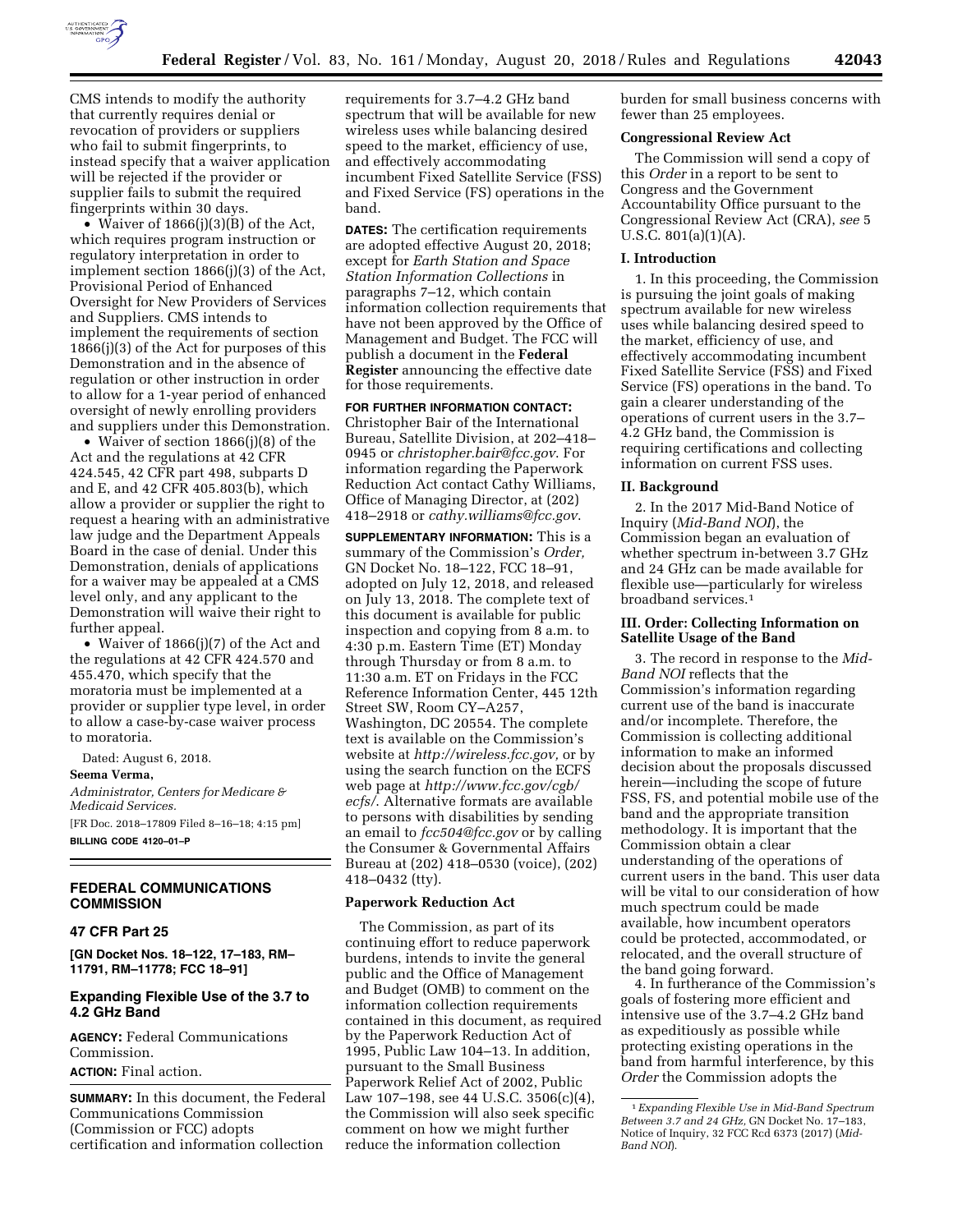certification and information collection requirements described in paragraphs 5–12 below. The Commission and the public will use the information collected to evaluate future use of the 3.7–4.2 GHz band. The information may also be used in defining incumbent earth stations to be protected from harmful interference consistent with parameters that may be developed in this proceeding. FSS operators may request confidential treatment of some or all of the information that they submit, consistent with the Commission's rules.2

5. *Earth Station Data.*— In order to evaluate the potential for a flexible use allocation in the 3.7–4.2 GHz band and determine how much spectrum could be made available, the Commission must evaluate the existing earth station usage of C-band satellites—including location and technical data that may be necessary to mitigate harmful interference. This information will assist the Commission in determining whether earth stations will need to be protected as well as how they may need to be protected depending on how the Commission moves forward with increasing the intensity of terrestrial use of the band. It will also allow the Commission to evaluate the feasibility of the various transition proposals.

6. The Commission directs operators of FSS earth stations, including temporary fixed or transportable earth stations, in the 3.7–4.2 GHz band that are licensed or registered (authorized) in International Bureau Filing System (IBFS) to certify the accuracy of all information reflected on their license or registration in IBFS. Given that they recently will have filed for new or modified licenses or registrations in IBFS, the Commission exempts from this *Order* those operators that file between April 19, 2018, and October 17, 2018, using the processes outlined in the *Earth Station Filing Window Public Notices,* including those that filed without coordination.3 This certification is necessary to inform the Commission's decisions in this proceeding. Although the Commission does not require FSS earth station operators to provide additional information on their existing operations at this time, the Commission intends to seek comment on protecting only those earth stations licensed or registered in IBFS for which the licensee/registrant timely files the certification required in this *Order* (to the extent they registered before April 19, 2018). The Commission also intends to seek comment on whether further earth station information should be collected in the future to facilitate more efficient use of the 3.7–4.2 GHz band.4

7. Further, to account for the variable nature of temporary fixed or transportable earth stations,<sup>5</sup> the Commission orders all such operations to submit additional information about their operations regardless of when they were licensed or registered. This information shall include:

• Earth station call sign (or IBFS file number if a registration filed between April 19, 2018 and October 17, 2018, is pending);

• geographic location where the equipment is typically stored;

• the area within which the equipment is typically used;

4NCTA—The Internet & Television Association filed an *ex parte* suggesting that this information collection order was not properly noticed under the Administrative Procedure Act (APA). Letter from Danielle Piñeres, NCTA, to Marlene Dortch, FCC, GN Docket No. 18–122 at 1–3 (filed July 2, 2018). While the Commission has discretion to seek comment before undertaking an information collection, it has never taken the position that such comment is a necessary prerequisite. Because the information collection adopted here is designed solely to obtain the information necessary to evaluate whether to adopt future Commission rules, it has no direct ''future effect'' and as such is not a rule requiring notice under the APA. *See* 5 U.S.C. 551(4); *see also* 44 U.S.C. 3507(c) (providing for PRA approval of an information collection not contained in a proposed rule). After adoption of the present *Order,* the Commission will comply with the PRA's requirements, including by seeking public comment on, and Office of Management and Budget approval of, the final information collection before it becomes effective. As is permitted by the PRA, 44 U.S.C. 3506(c)(1)(B)(iii), this information collection is mandatory, but this *Order* does not specify any penalty for failure to respond.

5A temporary fixed or transportable earth station is a fixed earth station that remains at a location for less than six months. *See* 47 CFR 25.277. Operations from these fixed stations are on a temporary basis and therefore variable in nature. A satellite news gathering truck is a common example of a temporary fixed or transportable earth station.

• how often the equipment is used and the duration of such use (*i.e.,* please provide examples of typical deployments, *e.g.,* operation *x* days a week at sports arenas within a radius of *y* miles of its home base);

• number of transponders typically used in the 3.7–4.2 GHz band and extent of use on both the uplink and downlink; and

• licensee/registrant and point of contact information.

8. These data are needed to better understand the use of the band by temporary fixed or transportable operations. IBFS does not reflect the variations in the locations or intermittent use of such operations. This presents unique challenges for establishing a means of protecting temporary fixed or transportable operations against harmful interference.

9. The Commission directs the Wireless Telecommunications Bureau, International Bureau, and Office of Engineering and Technology (the Bureaus) to issue a Public Notice that will: (1) Provide detailed instructions for earth station licensees or registrants to file certifications regarding existing information in IBFS; (2) establish a window for initial filings of certifications; and (3) outline the details for temporary fixed or transportable earth stations to submit the information requested above. Because the Commission may use these data to inform its deliberations regarding the future use of the 3.7–4.2 GHz band, including possible interference avoidance coordination or relocation of facilities, the Commission encourages FSS earth station operators to update their information in the event of a change in any of the operational parameters.

10. *Space Station Data.*—In order to evaluate the potential for a flexible use allocation in the 3.7–4.2 GHz band and to determine how much spectrum could be made available, it is also necessary to evaluate the existing FSS downlink capacity of C-band satellites. This information will assist the Commission in determining whether there is sufficient capacity in the upper portion of the C-band to accommodate customers vacating transponders from the lower portion of the C-band. It will also allow the Commission to evaluate the feasibility of various transition proposals.

11. Accordingly, operators with existing FSS space station licenses or grants of United States market access in the 3.7–4.2 GHz band shall provide the following information:

• Satellite call sign, name, and orbital location;

<sup>2</sup>Although the Broadband Access Coalition argues that all of the information required to be submitted by earth stations is ''is no different from the detailed technical information provided, and made publicly available, for wireless providers in other services,'' and thus should not be afforded confidential treatment, Broadband Access Coalition June 29, 2018 *Ex Parte* Letter, GN Docket No. 18– 122, at 4, the Commission will review and assess requests for confidential treatment for the information submitted in response to this information collection according to the procedures set forth in the Commission's rules. *See* 47 CFR 0.459.

<sup>3</sup>*See Temporary Freeze on Applications for New or Modified Fixed Satellite Service Earth Stations and Fixed Microwave Stations in the 3.7–4.2 GHz Band; 90-Day Window to File Applications for Earth Stations Currently Operating in 3.7–4.2 GHz Band,* 

GN Docket No. 17–183, WTB Docket No. 18–122, Public Notice, DA 18–398 at 1 (IB/PSHSB/WTB Apr. 19, 2018), 83 FR 21746 (May 10, 2018); *International Bureau Announces 90-Day Extension of Filing Window, to October 17, 2018, to File Applications for Earth Stations Currently Operating in 3.7–4.2 GHz Band, Filing Options for Operators with Multiple Earth Station Antennas,* Public Notice, DA 18–639 (IB Jun. 21, 2018), 83 FR 35454 (July 26, 2018) (collectively, the *Earth Station Filing Window Public Notices*).